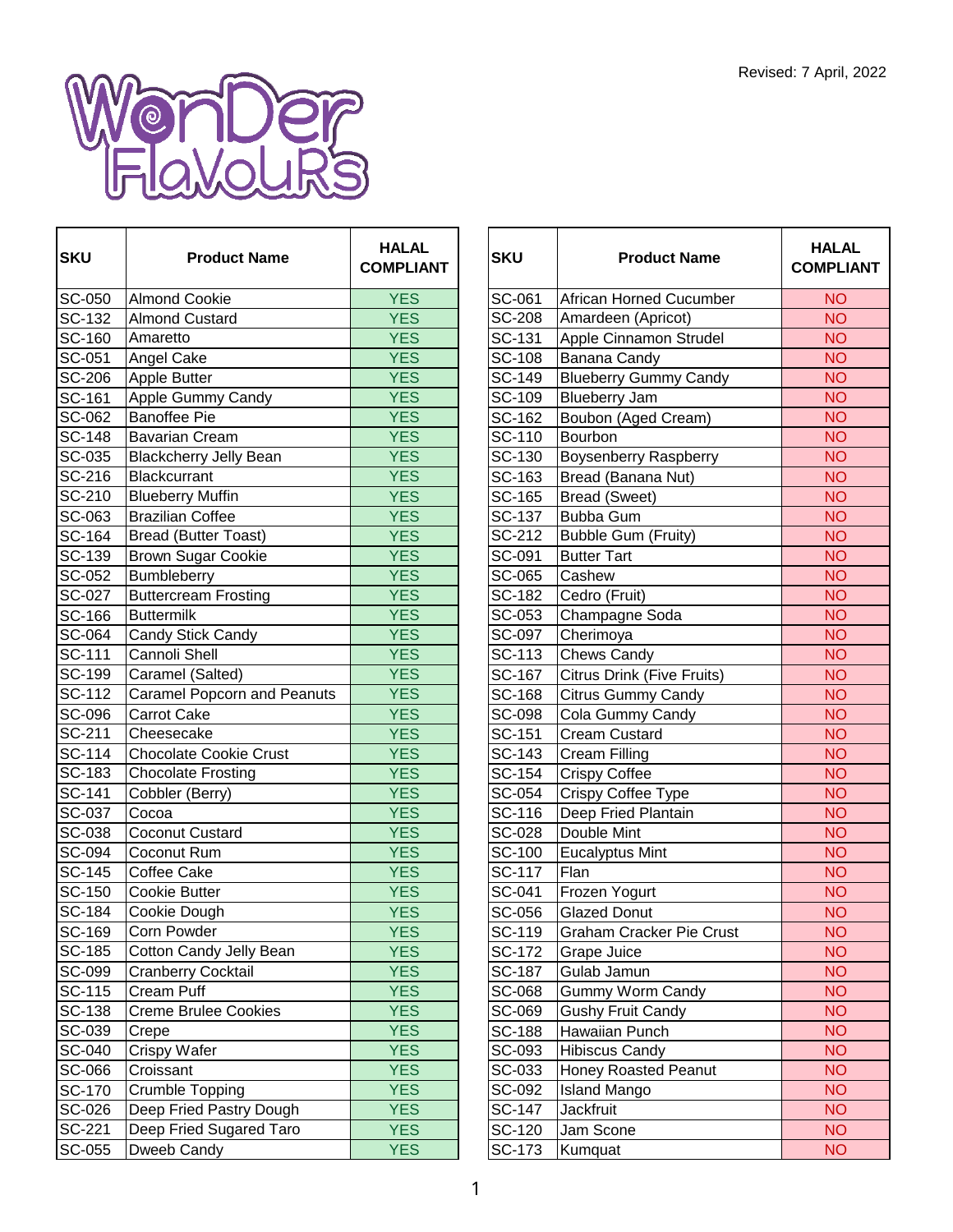| <b>SC-171</b> | Egg Yolk                            | <b>YES</b>      | SC-152   | Lemon Custard                 | <b>NO</b>      |
|---------------|-------------------------------------|-----------------|----------|-------------------------------|----------------|
| SC-118        | <b>Flapper Pie</b>                  | <b>YES</b>      | SC-043   | Lemon Lime Soda               | <b>NO</b>      |
| SC-067        | Fluffy White Cake                   | <b>YES</b>      | SC-121   | Lemon Orange Rice Candy       | <b>NO</b>      |
| SC-186        | French Vanilla (Thick)              | <b>YES</b>      | SC-140   | Lemon Squares                 | <b>NO</b>      |
| SC-101        | Frog Gummy Candy (Peach)            | <b>YES</b>      | SC-044   | Lemonade                      | <b>NO</b>      |
| <b>SC-200</b> | Grape Candy (Sour)                  | <b>YES</b>      | SC-071   | Lime                          | <b>NO</b>      |
| $SC-042$      | Grenadine                           | <b>YES</b>      | SC-072   | Macadamia Nut                 | <b>NO</b>      |
| <b>SC-220</b> | Hami Melon                          | <b>YES</b>      | SC-190   | Margarita Candy               | <b>NO</b>      |
| SC-070        | <b>Hollandaise Cream</b>            | <b>YES</b>      | SC-144   | Marshmallow (Candy)           | <b>NO</b>      |
| SC-157        | Honey                               | <b>YES</b>      | SC-031   | Molasses                      | <b>NO</b>      |
| SC-219        | Kiwi (Yellow)                       | <b>YES</b>      | SC-193   | Nisperos (Fruit)              | <b>NO</b>      |
| SC-153        | Malaysian Guava                     | <b>YES</b>      | SC-057   | Oats & Cream Cookie           | <b>NO</b>      |
| SC-189        | Maple Syrup Candy                   | <b>YES</b>      | SC-202   | Orange (Citrus Tangy)         | <b>NO</b>      |
| SC-133        | Marshmallow (Gooey)                 | <b>YES</b>      | SC-194   | Orange Cream                  | <b>NO</b>      |
| SC-102        | Mascarpone Cream Cheese             | <b>YES</b>      | SC-075   | Picarones                     | <b>NO</b>      |
| SC-073        | <b>Milk</b>                         | <b>YES</b>      | SC-125   | Pina Colada Gummy Candy       | <b>NO</b>      |
| SC-217        | Milk (Condensed)                    | <b>YES</b>      | SC-045   | Pistachio Cream               | <b>NO</b>      |
| SC-122        | Milk Caramel Candy                  | <b>YES</b>      | SC-195   | Pitaya (Fruit)                | <b>NO</b>      |
| SC-146        | <b>Millle Feuilles</b>              | <b>YES</b>      | SC-196   | Plum (Purple)                 | <b>NO</b>      |
| SC-191        | Mocha and Cream                     | <b>YES</b>      | SC-134   | <b>Puff Cereal (Frosted)</b>  | <b>NO</b>      |
| SC-192        | Mora (Blackberry)                   | <b>YES</b>      | SC-104   | Pumpkin Candy                 | <b>NO</b>      |
| SC-032        | Nanaimo Bar                         | <b>YES</b>      | SC-154   | Roasted Hazelnut              | <b>NO</b>      |
| SC-214        | Nougat                              | <b>YES</b>      | SC-126   | Rum & Cola                    | <b>NO</b>      |
| <b>SC-207</b> | Pancake                             | <b>YES</b>      | SC-059   | S'mores Cupcake               | <b>NO</b>      |
| SC-123        | Papaya                              | <b>YES</b>      | SC-086   | Soursop                       | <b>NO</b>      |
| SC-124        | Passionfruit                        | <b>YES</b>      | SC-029   | Starfruit                     | <b>NO</b>      |
| SC-058        | Peach Gummy Candy (Fuzzy)           | <b>YES</b>      | SC-142   | Strawberry (Baked)            | <b>NO</b>      |
| SC-074        | <b>Peanut Brittle</b>               | <b>YES</b>      | SC-155   | <b>Strawberry Cheesecake</b>  | <b>NO</b>      |
| SC-174        | Philadelphia Butter Cake            | <b>YES</b>      | SC-127   | <b>Strawberry Gummy Candy</b> | <b>NO</b>      |
| <b>SC-175</b> | Pineapple (Baked)                   | <b>YES</b>      | SC-087   | <b>Strawberry Milk</b>        | <b>NO</b>      |
| SC-103        | Pineapple Candy                     | <b>YES</b>      | SC-048   | Tangerine                     | <b>NO</b>      |
| SC-076        | Pixie Stick Candy                   | <b>YES</b>      | SC-181   | <b>Tropical Gummy Candy</b>   | <b>NO</b>      |
| <b>SC-176</b> | Portuguese Egg Tart                 | <b>YES</b>      | SC-030   | Vanilla Cream Extra           | <b>NO</b>      |
| SC-077        | Pretzel Dough                       | <b>YES</b>      | SC-203   | Vanilla Gelato (Italian)      | <b>NO</b>      |
| SC-078        | <b>Princess Cake</b>                | <b>YES</b>      | SC-090   | Walnut                        | <b>NO</b>      |
|               | SC-135 Puff Cereal (Cocoa)          | <b>YES</b>      | $SC-107$ | Yangmei Berry                 | N <sub>O</sub> |
| SC-079        | Quince Jelly                        | <b>YES</b>      |          |                               |                |
| SC-046        | Ripe Galia Melon                    | YES <sup></sup> |          |                               |                |
| SC-080        | <b>Ripe Pear</b>                    | <b>YES</b>      |          |                               |                |
| <b>SC-197</b> | Root Beer Float Gummy Candy         | <b>YES</b>      |          |                               |                |
| SC-081        | Rum Baba                            | YES <sup></sup> |          |                               |                |
| <b>SC-198</b> | Salmiak Liquorice (Salty)           | YES <sup></sup> |          |                               |                |
| SC-082        | Saskatoon Berries                   | <b>YES</b>      |          |                               |                |
| SC-083        | Sesame Candy                        | <b>YES</b>      |          |                               |                |
| SC-034        | Sesame Dough                        | <b>YES</b>      |          |                               |                |
| SC-084        | <b>Shortbread Cookies</b>           | <b>YES</b>      |          |                               |                |
| SC-105        | Snake Fruit                         | <b>YES</b>      |          |                               |                |
| SC-215        | Soft Candy (Base)                   | YES.            |          |                               |                |
| SC-218        | Soft Candy (Pink Strawberry)        | <b>YES</b>      |          |                               |                |
| <b>SC-085</b> |                                     | YES <sup></sup> |          |                               |                |
| SC-060        | Sour Ball Candy<br>Sour Gummy Candy | <b>YES</b>      |          |                               |                |
|               |                                     |                 |          |                               |                |
| <b>SC-177</b> | Sour Raspberry Jelly Bean           | <b>YES</b>      |          |                               |                |
| <b>SC-178</b> | Southern Sweet Tea                  | <b>YES</b>      |          |                               |                |
| SC-156        | Strawberry (Juicy)                  | YES.            |          |                               |                |
| <b>SC-088</b> | Sugar Cone                          | <b>YES</b>      |          |                               |                |

| SC-152               | <b>Lemon Custard</b>          | <b>NO</b> |
|----------------------|-------------------------------|-----------|
| SC-043               | Lemon Lime Soda               | <b>NO</b> |
| SC-121               | Lemon Orange Rice Candy       | <b>NO</b> |
| <b>SC-140</b>        | Lemon Squares                 | <b>NO</b> |
| SC-044               | Lemonade                      | <b>NO</b> |
| SC-071               | Lime                          | <b>NO</b> |
| SC-072               | Macadamia Nut                 | <b>NO</b> |
| SC-190               | Margarita Candy               | <b>NO</b> |
| SC-144               | Marshmallow (Candy)           | <b>NO</b> |
| SC-031               | Molasses                      | <b>NO</b> |
| SC-193               | Nisperos (Fruit)              | <b>NO</b> |
| SC-057               | Oats & Cream Cookie           | <b>NO</b> |
| SC-202               | Orange (Citrus Tangy)         | <b>NO</b> |
| SC-194               | Orange Cream                  | <b>NO</b> |
| SC-075               | Picarones                     | <b>NO</b> |
| SC-125               | Pina Colada Gummy Candy       | <b>NO</b> |
| SC-045               | Pistachio Cream               | <b>NO</b> |
| SC-195               | Pitaya (Fruit)                | <b>NO</b> |
| $\overline{SC-196}$  | Plum (Purple)                 | <b>NO</b> |
| $SC-134$             | Puff Cereal (Frosted)         | <b>NO</b> |
| $\overline{SC-104}$  | Pumpkin Candy                 | <b>NO</b> |
| SC-154               | Roasted Hazelnut              | <b>NO</b> |
| $\overline{SC}$ -126 | Rum & Cola                    | <b>NO</b> |
| SC-059               | S'mores Cupcake               | <b>NO</b> |
| SC-086               | Soursop                       | <b>NO</b> |
| SC-029               | <b>Starfruit</b>              | <b>NO</b> |
| SC-142               | Strawberry (Baked)            | <b>NO</b> |
| SC-155               | <b>Strawberry Cheesecake</b>  | <b>NO</b> |
| SC-127               | <b>Strawberry Gummy Candy</b> | <b>NO</b> |
| SC-087               | <b>Strawberry Milk</b>        | <b>NO</b> |
| SC-048               | Tangerine                     | <b>NO</b> |
| SC-181               | <b>Tropical Gummy Candy</b>   | <b>NO</b> |
| SC-030               | Vanilla Cream Extra           | <b>NO</b> |
| SC-203               | Vanilla Gelato (Italian)      | <b>NO</b> |
| SC-090               | Walnut                        | <b>NO</b> |
| SC-107               | Yangmei Berry                 | <b>NO</b> |